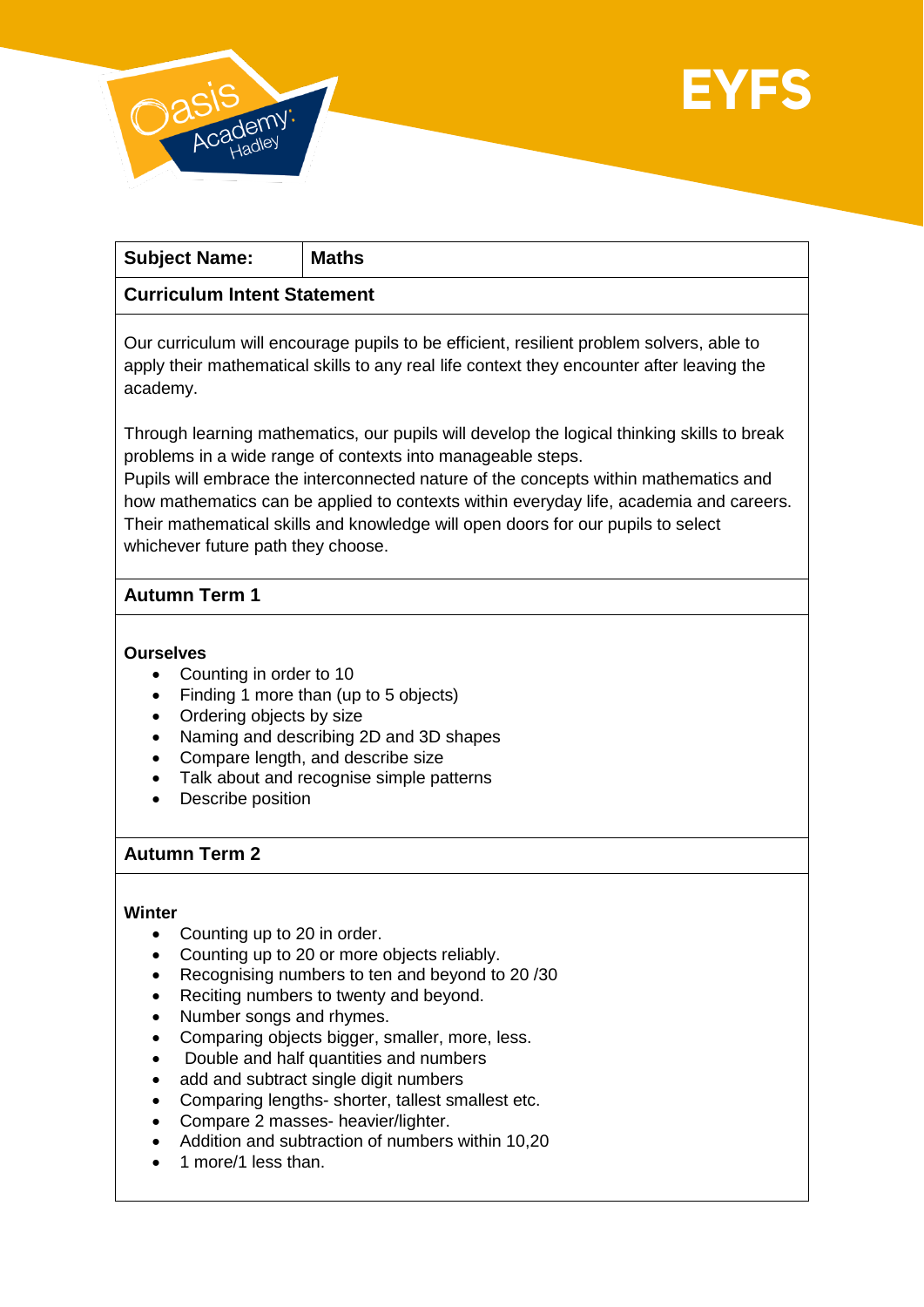# **Spring Term 1**

### **Homes**

- Counting up to 20 in order.
- Counting and ordering numbers to 20 and more
- Reciting numbers to twenty and beyond.
- Number songs and rhymes.
- Addition and subtraction of numbers within 20
- 1 more/1 less than.
- Finding doubling, half of quantities and numbers

## **Spring Term 2**

### **People Who Help Us**

- Counting up to 20 in order.
- Counting up to 20 or more objects reliably.
- Reciting numbers to twenty and beyond.
- Number songs and rhymes.
- Addition and subtraction of numbers within 10, 20
- 1 more/1 less than.
- To use language such as 'more' or' less' to compare two numbers
- To use language such as 'circle' or bigger' to describe the shape and size of solids and flat shapes
- In practical activities and discussion, begin to use the vocabulary involved in adding and subtracting
- Use developing mathematical ideas and methods to solve practical problems

### **Summer Term 1**

### **Growing**

- Counting up to 20 or more objects reliably.
- Recognising numbers to twenty
- Ordering numbers to twenty and beyond.
- Writing number 1-20 and beyond
- Solve problems involving sharing objects between 2.
- Compare two sets of objects to estimate more, fewer.
- Using everyday language to talk about money
- Using language such as 'taller', 'shorter', 'heavier' or 'lighter' to compare quantities
- Using mathematical language to describe solid (3D)and (2D) shapes in the environment